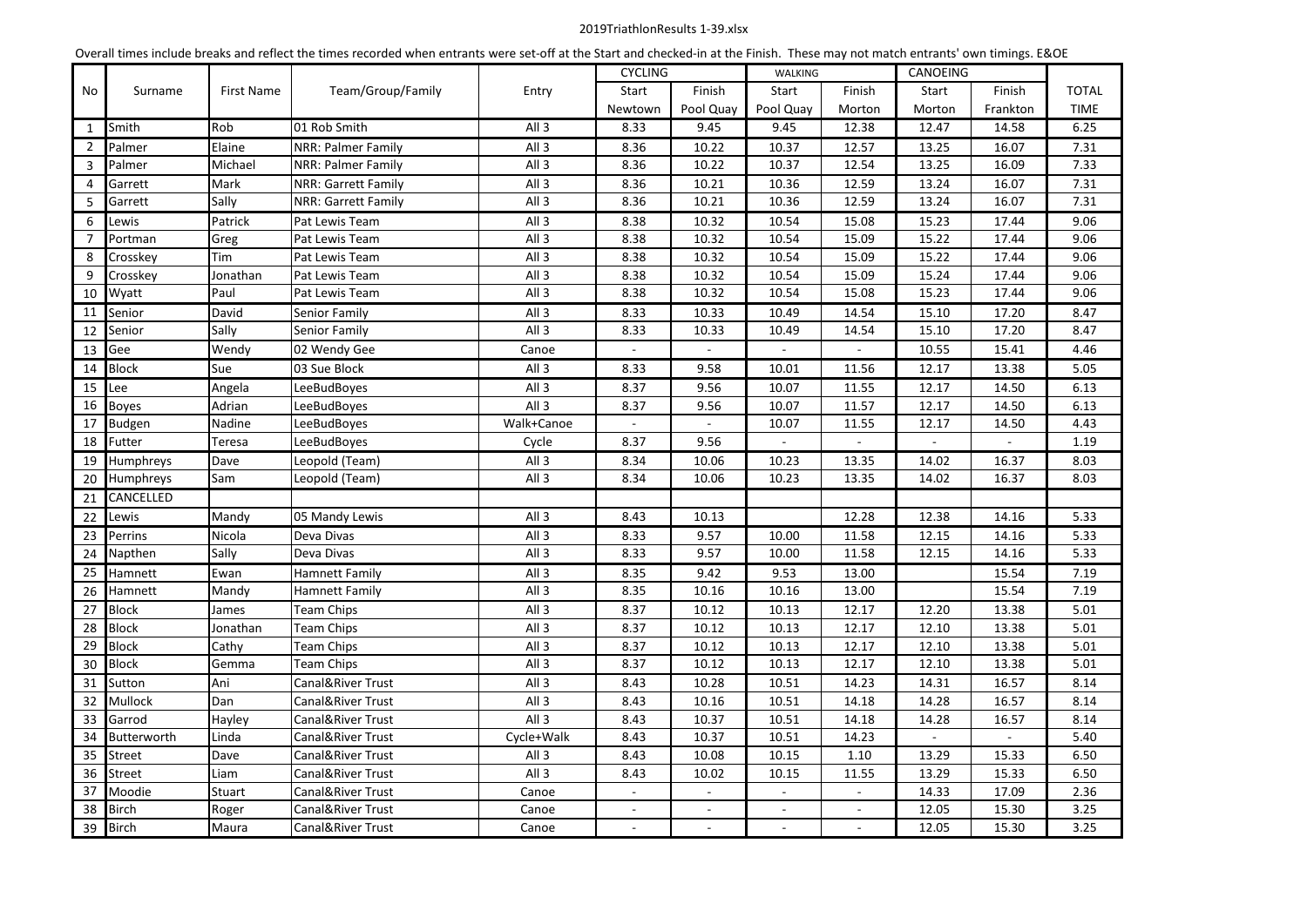#### 2019TriathlonResults 200-242.xlsx

|                 |     |                |                       | Overall thries include breaks and reflect the times recorded when entrants were set-on at the start and checked-in at the rimsh. These may not match entrants Own timings. EQUE |                  | <b>CYCLING</b>           |                | WALKING                  |                          | CANOEING                 |                          |              |
|-----------------|-----|----------------|-----------------------|---------------------------------------------------------------------------------------------------------------------------------------------------------------------------------|------------------|--------------------------|----------------|--------------------------|--------------------------|--------------------------|--------------------------|--------------|
|                 |     | Surname        | First Name            | Team/Group/Family                                                                                                                                                               |                  | Start                    | Finish         | Start                    | Finish                   | Start                    | Finish                   | <b>TOTAL</b> |
|                 | No  |                |                       |                                                                                                                                                                                 | Entry            |                          |                |                          |                          |                          | Frankton                 | <b>TIME</b>  |
|                 |     |                | Alan                  |                                                                                                                                                                                 |                  | Newtown<br>8.34          | Pool Quay      | Pool Quay                | Morton                   | Morton                   |                          | 8.22         |
|                 |     | 200 Carter     |                       | Monkey, Bean & Podge                                                                                                                                                            | All <sub>3</sub> |                          | 10.29<br>10.29 | 10.43                    | 14.31                    | 14.46                    | 16.56                    |              |
|                 | 201 | Carter         | Scarlett              | Monkey, Bean & Podge                                                                                                                                                            | All <sub>3</sub> | 8.34                     |                | 10.45                    | 14.31                    | 14.16                    | 16.56                    | 8.22         |
|                 | 202 | Carter         | Ruth                  | Monkey, Bean & Podge                                                                                                                                                            | All <sub>3</sub> | 8.34                     | 10.29          | 10.45                    | 14.31                    | 14.46                    | 16.56                    | 8.22         |
|                 |     | 203 Burgoyne   | Alex Richard          | Burgoyne (Team)                                                                                                                                                                 | All <sub>3</sub> | 9.19                     | 10.54          | 11.58                    | 15.36                    |                          |                          | ?            |
|                 |     | 204 Burgoyne   | RichardJames          | Burgoyne (Team)                                                                                                                                                                 | All3 Cycle+Walk  | 9.19                     | 11.39          | 11.58                    | 15.36                    | $\blacksquare$           |                          | 6.17         |
|                 |     | 205 Burgoyne   | Lara Robert           | Burgoyne (Team)                                                                                                                                                                 | All <sub>3</sub> | 9.19                     | 11.39          | 11.58                    | 15.36                    | 15.49                    | 18.01                    | 8.42         |
|                 |     | 206 Burgoyne   | Susan Alex            | Burgoyne (Team)                                                                                                                                                                 | Cycle All 3      | 9.19                     | 11.34          | 11.58                    | 15.36                    | 15.49                    | 18.01                    | 8.42         |
|                 |     | 207 CANCELLED  |                       |                                                                                                                                                                                 |                  |                          |                |                          |                          |                          |                          |              |
|                 |     | 208 Burgoyne   | <del>James</del> Lara | Burgoyne (Team)                                                                                                                                                                 | EycleWalk All 3  | 9.19                     | 10.54          | 11.58                    | 15.36                    |                          |                          | ?            |
|                 |     | 209 Wainwright | Amy                   | Burgoyne (Team)                                                                                                                                                                 | All <sub>3</sub> | 9.19                     | 11.35          | 11.58                    | 15.36                    |                          |                          | ?            |
|                 |     | 210 Edwards    | Charles               | BowyerEdwds                                                                                                                                                                     | All <sub>3</sub> | 8.35                     | 9.45           | 9.49                     | 12.13                    | 12.25                    | 14.32                    | 5.57         |
|                 |     | 211 Dawson     | Rob                   | BowyerEdwds                                                                                                                                                                     | All <sub>3</sub> | 8.35                     | 9.45           | 9.49                     | 12.14                    | 12.25                    | 14.32                    | 5.57         |
|                 |     | 212 Bussell    | Kim                   | 17 Kim Bussell                                                                                                                                                                  | All <sub>3</sub> | 8.36                     | 10.25          | 10.33                    | 14.09                    | 14.31                    | 16.26                    | 7.50         |
|                 |     | 213 Fraser     | Gordon                | CRT FridayGp                                                                                                                                                                    | Walk             | $\overline{\phantom{a}}$ | $\blacksquare$ | 9.46                     | 14.48                    | $\blacksquare$           | $\overline{\phantom{a}}$ | 5.02         |
|                 | 214 | Fraser         | Christine             | <b>CRT FridayGp</b>                                                                                                                                                             | Walk             |                          |                | 9.46                     | 14.48                    |                          |                          | 5.02         |
|                 |     | 215 Ingram     | Barbara               | CRT FridayGp                                                                                                                                                                    | Walk             | $\overline{\phantom{a}}$ |                | 9.46                     | 14.48                    | $\overline{\phantom{a}}$ |                          | 5.02         |
|                 |     | 216 CANCELLED  |                       |                                                                                                                                                                                 |                  |                          |                |                          |                          |                          |                          |              |
|                 |     | 217 Eakins     | Dave                  | <b>CRT FridayGp</b>                                                                                                                                                             | Canoe            |                          |                |                          |                          | 12.05                    | 15.47                    | 3.42         |
|                 |     | 218 Eakins     | Helen                 | CRT FridayGp                                                                                                                                                                    | Canoe            |                          |                |                          |                          | 12.05                    | 15.47                    | 3.42         |
|                 |     | 219 Shackell   | John                  | CRT FridayGp                                                                                                                                                                    | Cycle            | 8.43                     | 10.44          | $\overline{\phantom{a}}$ | $\sim$                   | $\sim$                   | $\sim$                   | 2.01         |
|                 |     | 220 Shackell   | Helen                 | CRT FridayGp                                                                                                                                                                    | Cycle            | 8.43                     | 10.44          | $\blacksquare$           | $\overline{\phantom{a}}$ | $\overline{\phantom{a}}$ |                          | 2.01         |
| 1 <sup>st</sup> |     | 221 Wilkinson  | Ross                  | 18 Ross Wilkinson                                                                                                                                                               | All <sub>3</sub> | 8.35                     | 9.50           | 9.50                     | 11.15                    | 11.20                    | 12.48                    | 4.13         |
|                 |     | 222 Jones      | Laura                 | 41 & Not So Fit                                                                                                                                                                 | All <sub>3</sub> | 8.36                     | 10.20          | 10.26                    | 13.53                    | 14.03                    | 16.27                    | 7.51         |
|                 |     | 223 Harvey     | Rachel                | 41 & Not So Fit                                                                                                                                                                 | All <sub>3</sub> | 8.36                     | 10.16          | 10.26                    | 13.53                    | 14.03                    | 16.27                    | 7.51         |
|                 |     | 224 Davies     | Diane                 | Huff&Puff                                                                                                                                                                       | All <sub>3</sub> | 8.33                     | 10.03          | 10.12                    | 13.34                    | 13.55                    | 16.50                    | 8.17         |
|                 |     | 225 Rowe       | Angela                | Huff&Puff                                                                                                                                                                       | All <sub>3</sub> | 8.33                     | 10.03          | 10.12                    | 13.34                    | 13.55                    | 16.50                    | 8.17         |
|                 |     | 226 Steventon  | Ellie                 | West Brom (Team)                                                                                                                                                                | All <sub>3</sub> | 8.33                     | 11.00          | 11.00                    | 13.09                    | 13.13                    | 16.20                    | 7.47         |
|                 | 227 | Rann           | Briony                | West Brom (Team)                                                                                                                                                                | All <sub>3</sub> | 8.33                     | 11.00          | 11.00                    | 13.09                    | 13.13                    | 16.20                    | 7.47         |
|                 |     | 228 Dumayne    | Amber                 | West Brom (Team)                                                                                                                                                                | Canoe            |                          |                |                          |                          | 13.13                    | 16.20                    | 3.07         |
|                 |     | 229 Gallimore  | Luke                  | Accor                                                                                                                                                                           | All <sub>3</sub> | 8.35                     | 10.04          | 10.13                    | 11.44                    | 11.54                    | 14.18                    | 5.43         |
|                 |     | 230 Carvahlo   | Hugo                  | Accor                                                                                                                                                                           | All <sub>3</sub> | 8.34                     | 9.55           | 10.03                    | 12.35                    | 12.56                    | 15.44                    | 7.10         |
|                 |     | 231 Koczur     | Andras                | Accor                                                                                                                                                                           | All <sub>3</sub> | 8.35                     | 10.04          | 10.13                    | 12.30                    | 12.56                    | 15.43                    | 7.08         |
|                 |     | 232 Varga      | Marcell               | Accor                                                                                                                                                                           | All <sub>3</sub> | 8.35                     | 10.04          | 10.13                    | 11.39                    | 11.54                    | 14.18                    | 5.43         |
|                 |     | 233 Bulvestre  | Cyril                 | Accor                                                                                                                                                                           | All <sub>3</sub> | 8.35                     | 9.49           | 10.03                    | 11.24                    | 11.36                    | 13.32                    | 4.57         |
|                 |     | 234 Marcano    | Daniel                | Accor                                                                                                                                                                           | All <sub>3</sub> | 8.35                     | 9.48           | 10.03                    | 11.44                    | 11.54                    | 14.18                    | 5.43         |
|                 |     | 235 Pierce     | Jack                  | Accor                                                                                                                                                                           | All 3            | 8.35                     | 9.52           | 10.03                    | 12.28                    | 13.30                    | 16.17                    | 7.42         |
|                 |     | 236 Lecog      | Apolline              | Accor                                                                                                                                                                           | All <sub>3</sub> | 8.35                     | 10.23          | 10.35                    | 13.04                    | 13.30                    | 16.17                    | 7.42         |
|                 |     | 237 Philiskirk | Matthew               | Accor                                                                                                                                                                           | All <sub>3</sub> | 8.35                     | 9.52           | 10.03                    | 11.24                    | 11.36                    | 13.32                    | 4.57         |
|                 |     | 238 Murray     | Lesley                | Murrays                                                                                                                                                                         | Walk             | $\sim$                   | $\sim$         | 9.50                     | 13.21                    | $\sim$                   | $\sim$                   | 3.31         |
|                 |     | 239 Murray     | Carys                 | Murrays                                                                                                                                                                         | All <sub>3</sub> | 9.14                     | 11.07          | 11.23                    | 14.43                    | 14.54                    | 17.10                    | 7.56         |
|                 |     | 240 Murray     | Berwyn                | Murrays                                                                                                                                                                         | All <sub>3</sub> | 9.14                     | 11.07          | 11.23                    | 14.43                    | 14.54                    | 17.10                    | 7.56         |
|                 |     | 241 Morgan     | Jamie                 | MorgEds                                                                                                                                                                         | All 3            | 8.48                     | 10.24          | 10.26                    | 12.07                    | 12.13                    | 14.10                    | 5.22         |
|                 |     | 242 Edwards    | Adam                  | MorgEds                                                                                                                                                                         | All <sub>3</sub> | 8.48                     | 10.24          | 10.26                    | 12.07                    | 12.13                    | 14.10                    | 5.22         |

Overall times include breaks and reflect the times recorded when entrants were set-off at the Start and checked-in at the Finish. These may not match entrants' own timings. E&OE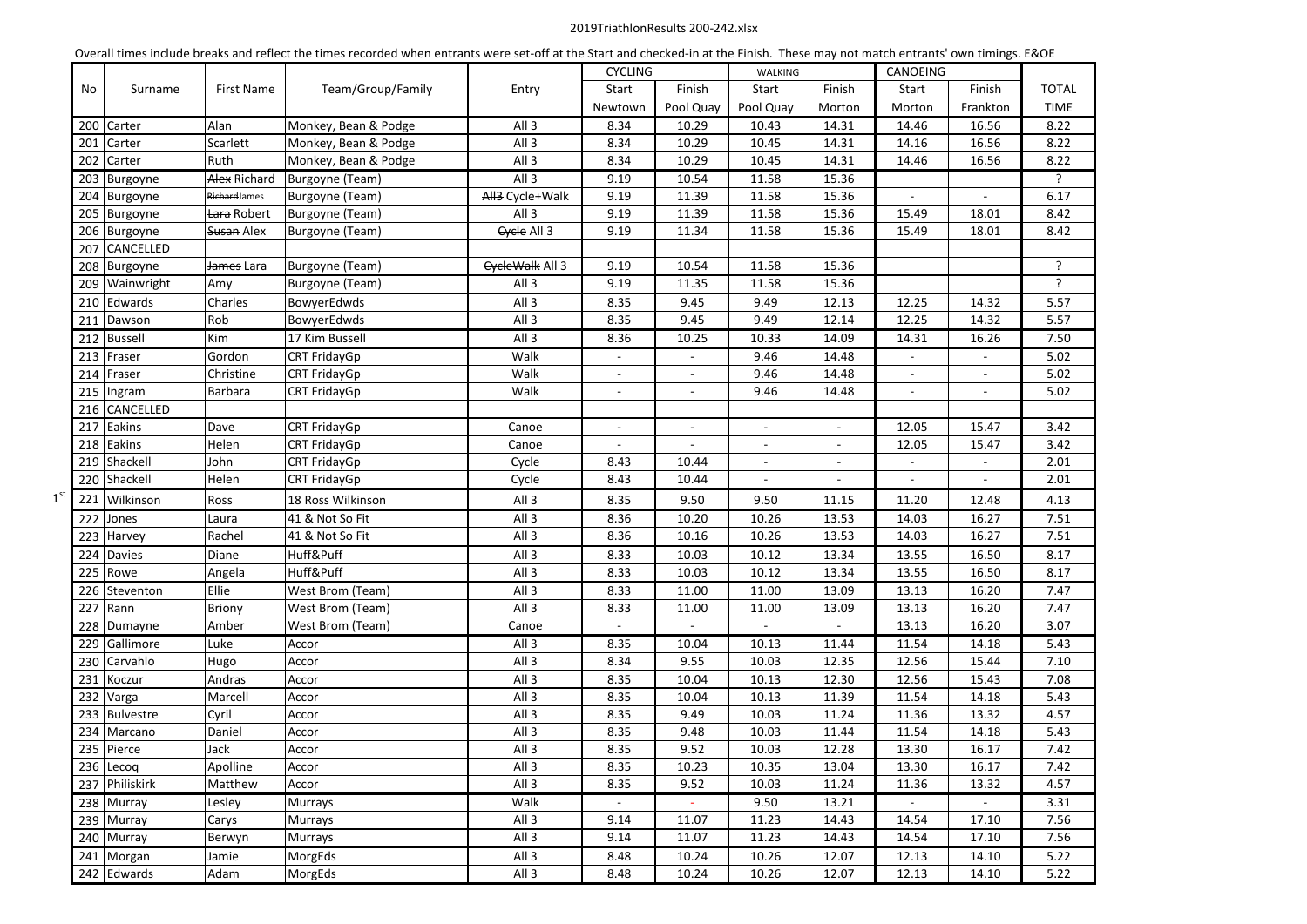# 2019TriathlonResults 160-199.xlsx

| Overall times include breaks and reflect the times recorded when entrants were set-off at the Start and checked-in at the Finish. These may not match entrants' own timings. E&OE |                      |             |                         |                  |                          |                             |                          |                          |                |                          |              |
|-----------------------------------------------------------------------------------------------------------------------------------------------------------------------------------|----------------------|-------------|-------------------------|------------------|--------------------------|-----------------------------|--------------------------|--------------------------|----------------|--------------------------|--------------|
|                                                                                                                                                                                   |                      |             |                         |                  | <b>CYCLING</b>           |                             | <b>WALKING</b>           |                          | CANOEING       |                          |              |
| No                                                                                                                                                                                | Surname              | First Name  | Team/Group/Family       | Entry            | Start                    | Finish                      | Start                    | Finish                   | Start          | Finish                   | <b>TOTAL</b> |
|                                                                                                                                                                                   |                      |             |                         |                  | Newtown                  | Pool Quay                   | Pool Quay                | Morton                   | Morton         | Frankton                 | <b>TIME</b>  |
| 160                                                                                                                                                                               | Holden               | Mark        | Holden (Team)           | All <sub>3</sub> | 8.33                     | 10.01                       | 10.13                    | 13.33                    | 13.57          | 16.04                    | 7.31         |
| 161                                                                                                                                                                               | Griffiths            | Philip      | Holden (Team)           | All <sub>3</sub> | 8.33                     | 10.01                       | 10.13                    | 13.33                    | 13.57          | 16.04                    | 7.31         |
| 162                                                                                                                                                                               | Hindle               | Andrew      | <b>Hindle Family</b>    | All 3            | 8.37                     | 10.46                       | 10.59                    | 14.39                    | 14.48          | 17.35                    | 8.58         |
| 163                                                                                                                                                                               | Hindle               | Linda       | Hindle Family           | All 3            | 8.37                     | 10.46                       | 10.59                    | 14.39                    | 14.48          | 17.35                    | 8.58         |
| 164                                                                                                                                                                               | Hindle               | Fraser      | Hindle Family           | All 3            | 8.37                     | 10.46                       | 10.59                    | 14.39                    | 14.48          | 17.35                    | 8.58         |
|                                                                                                                                                                                   | 165 Parry            | Richard     | Dolfach (Team)          | All <sub>3</sub> | 8.33                     | 9.48                        | 10.18                    | 13.35                    | 13.54          | 16.18                    | 7.45         |
|                                                                                                                                                                                   | 166 Evans            | Huw         | Dolfach (Team)          | All <sub>3</sub> | 8.33                     | 9.48                        | 10.18                    | 13.35                    | 13.54          | 16.18                    | 7.45         |
| 167                                                                                                                                                                               | Hodge                | Duncan      | 12 Duncan Hodge         | All 3            | 8.34                     | 10.06                       | 10.08                    | 14.37                    | 14.55          | 17.08                    | 8.34         |
|                                                                                                                                                                                   | 168 Garratt          | Paul        | Jones Heroes            | All 3            | 8.34                     | 10.26                       | 10.41                    | 14.50                    | 15.09          | 17.34                    | 9.00         |
|                                                                                                                                                                                   | 169 Garratt          | Theresa     | Jones Heroes            | Walk+Canoe       |                          |                             | 10.40                    | 14.50                    | 15.09          | 17.34                    | 6.54         |
|                                                                                                                                                                                   | 170 Jones            | Mark        | Jones Heroes            | All <sub>3</sub> | 8.34                     | 10.26                       | 10.41                    | 14.50                    | 15.09          | 17.34                    | 9.00         |
|                                                                                                                                                                                   | 171 Jones            | Ruth        | Jones Heroes            | Walk             |                          |                             | 10.41                    | 14.50                    |                |                          | 4.09         |
|                                                                                                                                                                                   | 172 Blackburn        | Helen       | <b>Blackburn Family</b> | Cycle+Walk       | 8.36                     | 10.22                       | 10.38                    | 12.57                    |                |                          | 4.21         |
|                                                                                                                                                                                   | 173 Blackburn        | David       | <b>Blackburn Family</b> | All <sub>3</sub> | 8.36                     | 10.22                       | 10.38                    | 12.54                    | 13.25          | 16.07                    | 7.32         |
|                                                                                                                                                                                   | 174 Loundes          | Stephen     | 13 Stephen Loundes      | Cycle+Walk       | 8.37                     | 10.13                       | 10.20                    | 11.59                    | $\overline{a}$ |                          | 3.22         |
|                                                                                                                                                                                   | 175 Turpin           | Cornelia    | 14 Cornelia Turpin      | All <sub>3</sub> | 8.35                     | 10.14                       | 10.25                    | 12.44                    | 12.57          | 16.35                    | 8.00         |
|                                                                                                                                                                                   | 176 Miller           | Andrew      | Millers (The)           | Walk             |                          |                             | 9.58                     | 11.50                    |                |                          | 1.52         |
| 177                                                                                                                                                                               | Miller               | Valerie     | Millers (The)           | Walk             |                          | $\sim$                      | 9.58                     | 13.04                    | $\overline{a}$ |                          | 3.06         |
|                                                                                                                                                                                   | 178 Miller           | Ceri        | Millers (The)           | Walk             | $\blacksquare$           | ÷,                          | 9.58                     | 13.04                    | $\overline{a}$ |                          | 3.06         |
| 179                                                                                                                                                                               | Benson               | Catriona    | <b>Rubber Duckies</b>   | All <sub>3</sub> | 8.42                     | 10.12                       | 10.14                    | 12.42                    |                | 14.54                    | 6.12         |
| 180                                                                                                                                                                               | Benson               | Jonathan    | <b>Rubber Duckies</b>   | All <sub>3</sub> | 8.42                     | 10.12                       | 10.14                    | 12.39                    |                | 14.50                    | 6.08         |
| 181                                                                                                                                                                               | Benson               | Matthew     | <b>Rubber Duckies</b>   | All 3            | 8.42                     | 10.12                       | 10.14                    | 12.31                    |                | 14.54                    | 6.12         |
| 182                                                                                                                                                                               | Benson               | Ben         | <b>Rubber Duckies</b>   | All <sub>3</sub> | 8.42                     | 10.09                       | 10.14                    | 12.41                    |                | 14.50                    | 6.08         |
| 183                                                                                                                                                                               | Benson               | Christopher | <b>Rubber Duckies</b>   | All <sub>3</sub> | 8.42                     | 10.12                       | 10.14                    | 12.39                    |                | 14.54                    | 6.12         |
| 184                                                                                                                                                                               | Chapman              | Robert      | Rose Villa Rompers      | All <sub>3</sub> | 8.56                     | 10.25                       |                          | 14.13                    |                | 16.59                    | 8.03         |
| 185                                                                                                                                                                               | Chapman              | Helen       | Rose Villa Rompers      | All <sub>3</sub> | 8.56                     | 10.33                       |                          | 14.13                    |                | 16.59                    | 8.03         |
| 186                                                                                                                                                                               | Sharma               | Ash         | Rose Villa Rompers      | All <sub>3</sub> | 8.56                     | 10.15                       |                          | 14.13                    |                | 16.59                    | 8.03         |
| 187                                                                                                                                                                               | Sharma               | Georgia     | Rose Villa Rompers      | All <sub>3</sub> | 8.56                     | 10.33                       |                          | 14.13                    |                | 16.59                    | 8.03         |
| 188                                                                                                                                                                               | Hallewell            | John        | Hallewell               | Cycle+Canoe      | 8.37                     | 11.10                       | $\blacksquare$           | $\overline{\phantom{a}}$ | 13.17          | 16.30                    | 5.46         |
| 189                                                                                                                                                                               | Clare                | Judy        | Hallewell               | Cycle+Canoe      | 8.37                     | 11.10                       | $\blacksquare$           | $\sim$                   | 13.17          | 16.30                    | 5.46         |
| 190                                                                                                                                                                               | Moore                | Simon       | Jacob (Team)            | All 3            | 8.38                     | 9.59                        | 10.06                    | 12.00                    | 12.11          | 14.03                    | 5.25         |
| 191                                                                                                                                                                               | Moore                | Jacob       | Jacob (Team)            | Canoe            | $\overline{\phantom{a}}$ | $\mathcal{L}_{\mathcal{A}}$ | $\overline{\phantom{a}}$ | $\blacksquare$           | 12.11          | 14.03                    | 1.52         |
|                                                                                                                                                                                   | 192 Phillips         | Daryl       | <b>Phillips Family</b>  | All 3            | 8.36                     | 10.16                       | 10 26                    | 13.33                    | 13.48          | 15.52                    | 7.16         |
|                                                                                                                                                                                   | 193 Phillips         | Sue         | <b>Phillips Family</b>  | All <sub>3</sub> | 8.36                     | 10.16                       | 10.26                    | 13.33                    | 13.48          | 15.52                    | 7.16         |
|                                                                                                                                                                                   | $\overline{194}$ May | Deb         | May&Rowe                | Walk+Canoe       | $\blacksquare$           | $\blacksquare$              | 9.45                     | 13.11                    | 13.42          | 15.56                    | 6.11         |
|                                                                                                                                                                                   | 195 Rowe             | Beth        | May&Rowe                | Walk+Canoe       | $\overline{\phantom{a}}$ | $\blacksquare$              | 9.45                     | 13.11                    | 13.42          | 15.56                    | 6.11         |
|                                                                                                                                                                                   | 196 Evans            | Yvette      | 15 Yvette Evans         | Walk             | $\sim$                   | $\blacksquare$              | 9.35                     | 13.18                    | $\sigma$       | $\overline{\phantom{a}}$ | 3.43         |
| 197                                                                                                                                                                               | Szablewski           | Frank       | 16 Frank Szablewski     | Cycle+Walk       | 8.33                     | 9.46                        | 9.46                     | 12.04                    | $\sim$         | $\overline{\phantom{a}}$ | 3.41         |
| 198                                                                                                                                                                               | Whitaker             | Sue         | Tripper/Miles Duo       | Walk+Canoe       | $\sim$                   | $\sim$                      | 11.12                    | 15.23                    | 15.34          |                          | ?            |
|                                                                                                                                                                                   | 199 Ward             | Clare       | Tripper/Miles Duo       | Walk+Canoe       | $\blacksquare$           | $\blacksquare$              | 11.12                    | 15.23                    | 15.34          | 17.53                    | 6.41         |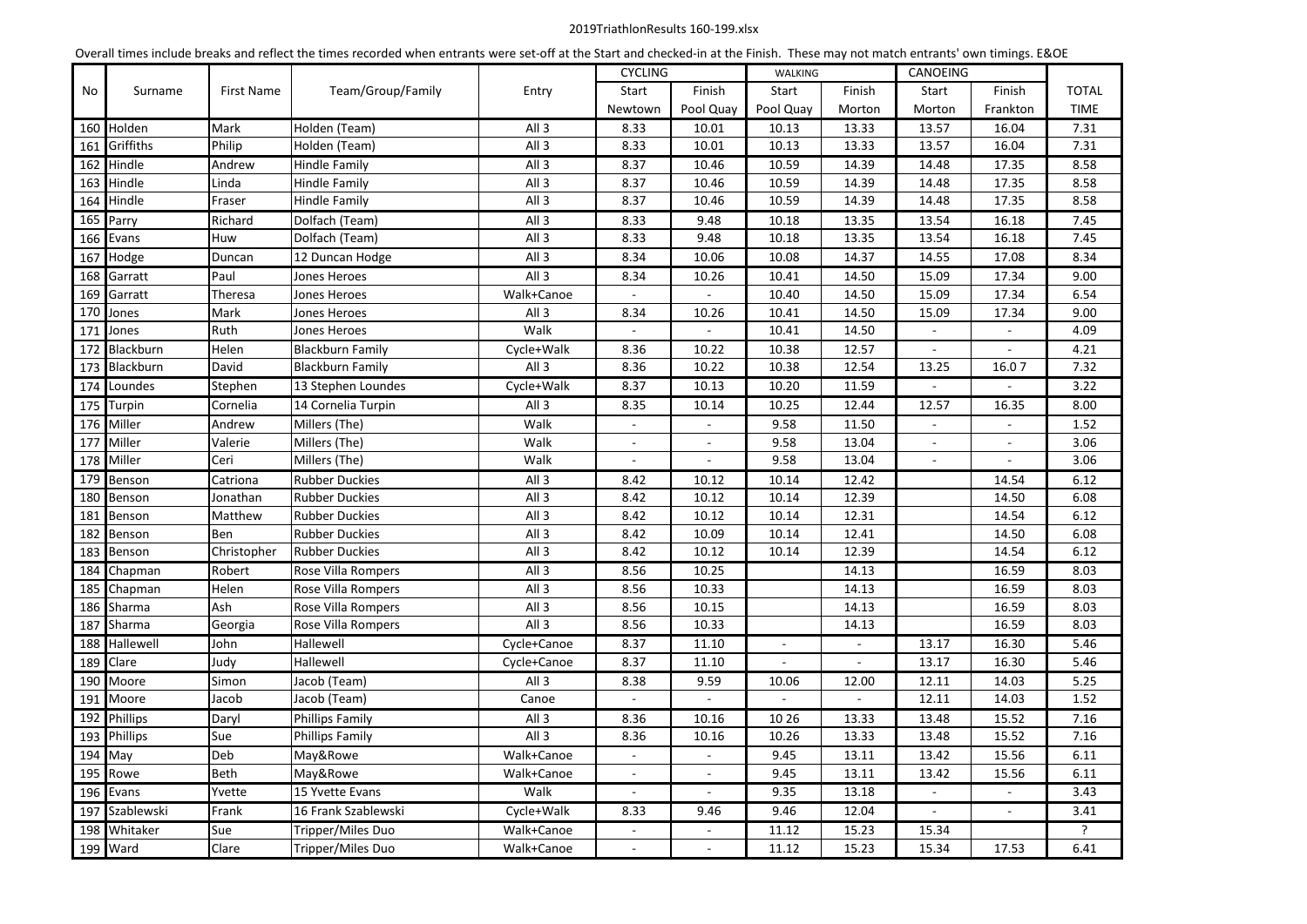### 2019TriathlonResults 121-159.xlsx

|          | Overall times include breaks and reflect the times recorded when entrants were set-off at the Start and checked-in at the Finish. These may not match entrants' own timings. E&OE |            |                             |                              |                          |                          |                |                             |                          |                          |                |
|----------|-----------------------------------------------------------------------------------------------------------------------------------------------------------------------------------|------------|-----------------------------|------------------------------|--------------------------|--------------------------|----------------|-----------------------------|--------------------------|--------------------------|----------------|
|          |                                                                                                                                                                                   | First Name | Team/Group/Family           |                              | <b>CYCLING</b>           |                          | <b>WALKING</b> |                             | <b>CANOEING</b>          |                          |                |
| No       | Surname                                                                                                                                                                           |            |                             | Entry                        | Start                    | Finish                   | Start          | Finish                      | Start                    | Finish                   | <b>TOTAL</b>   |
|          |                                                                                                                                                                                   |            |                             |                              | Newtown                  | Pool Quay                | Pool Quay      | Morton                      | Morton                   | Frankton                 | <b>TIME</b>    |
|          | 121 Picton                                                                                                                                                                        | Billy      | Billy&TheBouncingCheQuEPack | All <sub>3</sub>             | 8.37                     | 10.07                    | 10.24          | 14.06                       | 14.22                    | 17.04                    | 8.26           |
| 122      | Cooper                                                                                                                                                                            | Michael    | Billy&TheBouncingCheQuEPack | All <sub>3</sub>             | 8.37                     | 10.10                    | 10.24          | 14.06                       | 14.22                    | 17.04                    | 8.26           |
|          | 123 Matthews                                                                                                                                                                      | Stephen    | Billy&TheBouncingCheQuEPack | All <sub>3</sub>             | 8.37                     | 10.07                    | 10.24          | 14.06                       | 14.22                    | 17.04                    | 8.26           |
|          | 124 Witts                                                                                                                                                                         | Barry      | Witts                       | Cycle+Canoe                  | 8.43                     | 10.47                    | $\blacksquare$ |                             | 15.28                    | 18.31                    | 5.07           |
| 125      | Witts                                                                                                                                                                             | Sarah      | Witts                       | All <sub>3</sub>             | 8.43                     | 10.47                    | 11.05          | 15.14                       | 15.28                    | 18.31                    | 9.48           |
| 126      | Witts                                                                                                                                                                             | Mary       | Witts                       | Walk                         | $\blacksquare$           |                          | 11.05          | 15.14                       |                          |                          | 4.09           |
| 127      | Lane                                                                                                                                                                              | Sarah      | Folley & Lane               | All <sub>3</sub> Cycle+Canoe | 8.35                     | 10.07                    | $\blacksquare$ | $\sim$                      |                          | 17.57                    | $\overline{?}$ |
| 128      | Lane                                                                                                                                                                              | Roger      | Folley & Lane               | All <sub>3</sub>             | 8.35                     | 10.07                    | 10.35          | 14.49                       |                          | 17.57                    | 9.22           |
| 129      | CANCELLED                                                                                                                                                                         |            |                             |                              |                          |                          |                |                             |                          |                          |                |
|          | 130 Lane                                                                                                                                                                          | Julie      | Folley & Lane               | Walk                         | $\overline{a}$           | $\overline{\phantom{a}}$ | 10.36          | 14.49                       | $\sim$                   | $\blacksquare$           | 4.13           |
|          | 131 Wheatley                                                                                                                                                                      | Juliet     | <b>HHH</b>                  | All <sub>3</sub>             | 8.43                     | 10.29                    | 10.46          | 12.35                       | 13.06                    | 15.55                    | 7.12           |
| 132      | Tipton                                                                                                                                                                            | Emma       | <b>HHH</b>                  | All 3                        | 8.43                     | 10.29                    | 10.46          | 12.35                       | 13.06                    | 15.58                    | 7.15           |
| 133      | Hendren                                                                                                                                                                           | Stuart     | <b>HHH</b>                  | All <sub>3</sub>             | 8.43                     | 10.29                    | 10.46          | 12.34                       | 13.06                    | 15.58                    | 7.15           |
|          | 134 Archer                                                                                                                                                                        | David      | <b>HHH</b>                  | All <sub>3</sub>             | 8.43                     | 10.29                    | 10.46          | 12.34                       | 13.06                    | 15.58                    | 7.15           |
|          | 135 Hatton                                                                                                                                                                        | Carol      | 10 Carol Hatton             | All <sub>3</sub>             | 8.33                     | 9.57                     | 9.58           | 11.53                       | $\mathbf{P}$             | 13.24                    | 4.51           |
| 136      | Price                                                                                                                                                                             | Andrew     | Price Duo                   | All <sub>3</sub>             | 9.34                     | 11.39                    | 11.57          | 15.19                       | 15.33                    | 17.40                    | 8.06           |
|          | 137 Porteous                                                                                                                                                                      | David      | Price Duo                   | All <sub>3</sub>             | 9.34                     | 11.25                    | 11.57          | 15.19                       | 15.33                    | 17.40                    | 8.06           |
|          | 138 Herbert                                                                                                                                                                       | Jonathan   | Hawkbert                    | All <sub>3</sub>             | 8.36                     | 10.17                    | 10.21          | 13.16                       | 13.29                    | 15.39                    | 7.03           |
|          | 139 Hawkins                                                                                                                                                                       | Rob        | Hawkbert                    | All <sub>3</sub>             | 8.36                     | 10.17                    | 10.21          | 13.16                       | 13.29                    | 15.39                    | 7.03           |
|          | 140 Kearsey                                                                                                                                                                       | John       | Chris'n'John                | Cycle+Canoe                  | 8.48                     | 10.29                    | $\blacksquare$ | 12.12                       | 12.43                    | 15.24                    | 6.36           |
|          | 141 Smith                                                                                                                                                                         | Chris      | Chris'n'John                | Cycle+Canoe                  | 8.48                     | 10.29                    | $\sim$         | 12.12                       | 12.43                    | 15.24                    | 6.36           |
|          | 142 Wilkins                                                                                                                                                                       | Cath       | Wilkins Stephenson          | All <sub>3</sub>             | 8.34                     | 10.37                    | 10.55          | 14.37                       | 14.47                    | 17.43                    | 9.09           |
| 143      | Stephenson                                                                                                                                                                        | Gwil       | Wilkins Stephenson          | Cycle                        | 8.34                     | 11.12                    | $\omega$       | $\mathcal{L}^{\mathcal{A}}$ | $\blacksquare$           | ÷.                       | 2.38           |
| 144      | Stephenson                                                                                                                                                                        | Rosa       | Wilkins Stephenson          | Cycle                        | 8.34                     | 11.12                    | $\blacksquare$ | $\overline{\phantom{a}}$    | $\overline{\phantom{a}}$ | $\overline{\phantom{a}}$ | 2.38           |
|          | 145 Stephenson                                                                                                                                                                    | Amren      | Wilkins Stephenson          | All <sub>3</sub>             | 8.34                     | 10.37                    | 10.55          | 14.37                       | 14.47                    | 17.43                    | 9.09           |
|          | 146 Wilden                                                                                                                                                                        | Hannah     | Zig&Zag Junior              | All <sub>3</sub>             | 8.38                     | 10.26                    | 10.34          | 13.32                       | 13.51                    | 16.42                    | 8.04           |
| 147      | King                                                                                                                                                                              | Rio        | Zig&Zag Junior              | Canoe                        | $\blacksquare$           | $\blacksquare$           | $\blacksquare$ | $\blacksquare$              | 13.51                    | 16.42                    | 2.51           |
|          | 148 Danson                                                                                                                                                                        | Hazel      | Zig&Zag Senior              | All 3                        | 8.38                     | 10.27                    | 10.34          | 13.37                       | 13.51                    | 16.54                    | 8.16           |
| 149      | Wilden                                                                                                                                                                            | Julie      | Zig&Zag Senior              | All <sub>3</sub>             | 8.38                     | 10.27                    | 10.34          | 13.37                       | 13.51                    | 16.54                    | 8.16           |
|          | 150 Clarke                                                                                                                                                                        | Michael    | Clarke Family               | Walk+Canoe                   | $\omega$                 | $\equiv$                 | 10.04          | 13.54                       | 14.17                    | 17.17                    | 7.13           |
| 151      | Clarke                                                                                                                                                                            | Cerys      | Clarke Family               | Walk+Canoe                   | $\overline{\phantom{a}}$ | $\overline{\phantom{a}}$ | 10.04          | 13.54                       | 14.17                    | 17.17                    | 7.13           |
|          | 152 Heard                                                                                                                                                                         | Tom        | <b>Oswestry Olympians</b>   | All <sub>3</sub>             | 8.33                     | 9.40                     | 9.40           | 10.50                       | 10.58                    | 13.01                    | 4.28           |
| $2^{nd}$ | 153 Tansley                                                                                                                                                                       | Tim        | <b>Oswestry Olympians</b>   | All <sub>3</sub>             | 8.33                     | 9.34                     | 9.35           | 10.57                       | 10.58                    | 13.01                    | 4.28           |
|          | 154 CANCELLED                                                                                                                                                                     |            |                             |                              |                          |                          |                |                             |                          |                          |                |
| 155      | <b>CANCELLED</b>                                                                                                                                                                  |            |                             |                              |                          |                          |                |                             |                          |                          |                |
|          | 156 Alcock                                                                                                                                                                        | Lyudmyla   | <b>Alcock Family</b>        | All <sub>3</sub>             | 8.38                     | 10.28                    | 10.49          | 14.00                       | 14.22                    | 16.51                    | 8.13           |
|          | 157 Alcock                                                                                                                                                                        | Philip     | <b>Alcock Family</b>        | All <sub>3</sub>             | 8.38                     | 10.28                    | 10.49          | 14.00                       | 14.22                    | 16.51                    | 8.13           |
| 158      | Alcock                                                                                                                                                                            | Annabel    | <b>Alcock Family</b>        | All 3                        | 8.38                     | 10.28                    | 10.49          | 14.00                       | 14.22                    | 16.51                    | 8.13           |
|          | 159 Robinson                                                                                                                                                                      | Sarah      | 11 Sara Robinson            | Walk+Canoe                   |                          |                          | 9.35           | 13.18                       | 13.45                    | 16.16                    | 6.41           |
|          |                                                                                                                                                                                   |            |                             |                              |                          |                          |                |                             |                          |                          |                |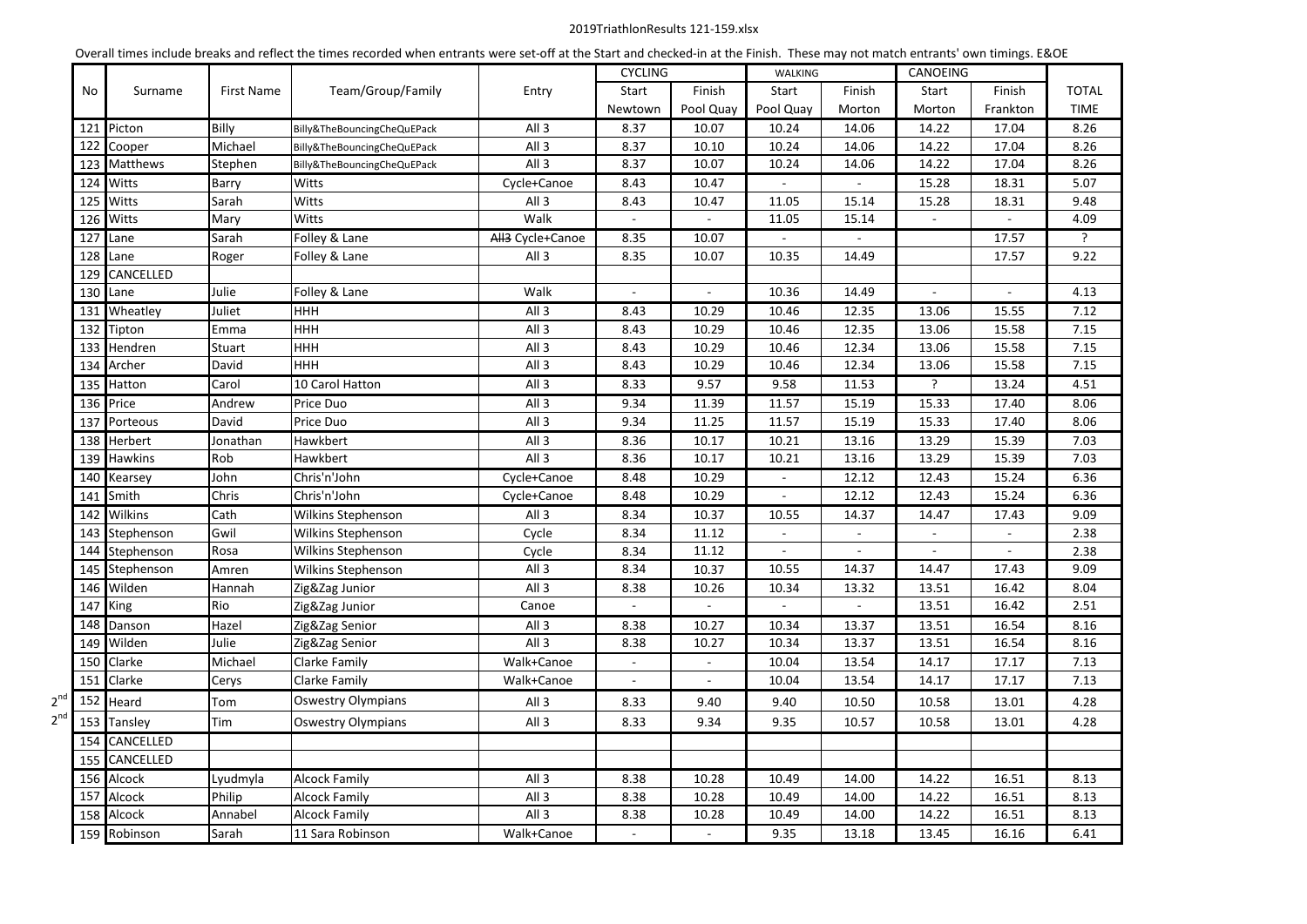# 2019TriathlonResults 81- 120.xlsx

| Overall times include breaks and reflect the times recorded when entrants were set-off at the Start and checked-in at the Finish. These may not match entrants' own timings. E&OE |                |            |                             |                        |                          |                          |                          |                |                          |                          |              |
|-----------------------------------------------------------------------------------------------------------------------------------------------------------------------------------|----------------|------------|-----------------------------|------------------------|--------------------------|--------------------------|--------------------------|----------------|--------------------------|--------------------------|--------------|
|                                                                                                                                                                                   |                |            |                             |                        | <b>CYCLING</b>           |                          | <b>WALKING</b>           |                | CANOEING                 |                          |              |
| No                                                                                                                                                                                | Surname        | First Name | Team/Group/Family           | Entry                  | Start                    | Finish                   | Start                    | Finish         | Start                    | Finish                   | <b>TOTAL</b> |
|                                                                                                                                                                                   |                |            |                             |                        | Newtown                  | Pool Quay                | Pool Quay                | Morton         | Morton                   | Frankton                 | <b>TIME</b>  |
| 81                                                                                                                                                                                | <b>Bedder</b>  | Will       | <b>Tooth Fairies</b>        | All 3                  | 8.33                     | 9.57                     | 10.11                    | 11.44          | 12.07                    | 14.30                    | 5.57         |
| 82                                                                                                                                                                                | Addison        | Victoria   | <b>Tooth Fairies</b>        | All 3                  | 8.33                     | 9.57                     | 10.11                    | 11.45          | 12.07                    | 14.30                    | 5.57         |
| 83                                                                                                                                                                                | Bebbington     | Clare      | Whittington Whirlwinds      | All <sub>3</sub>       | 8.34                     | 10.00                    | 10.12                    | 12.41          | 12.57                    | 15.07                    | 6.03         |
| 84                                                                                                                                                                                | Golding        | Suzie      | Whittington Whirlwinds      | All <sub>3</sub>       | 8.34                     | 10.00                    | 10.12                    | 12.41          | 12.57                    | 15.20                    | 6.46         |
| 85                                                                                                                                                                                | Johnson        | Melanie    | Whittington Whirlwinds      | All 3                  | 8.34                     | 10.00                    | 10.12                    | 12.41          | 12.57                    | 15.21                    | 6.47         |
| 86                                                                                                                                                                                | Davies         | Kirsty     | Whittington Whirlwinds      | All 3                  | 8.34                     | 10.00                    | 10.12                    | 12.41          | 12.57                    | 15.12                    | 6.38         |
| 87                                                                                                                                                                                | Cherrie        | Claire     | Whittington Whirlwinds      | All <sub>3</sub>       | 8.34                     | 10.00                    | 10.12                    | 12.41          | 12.57                    | 15.07                    | 6.03         |
| 88                                                                                                                                                                                | Slawson-Davies | Debbie     | Whittington Whirlwinds      | All 3                  | 8.34                     | 10.00                    | 10.12                    | 12.41          | 12.57                    | 15.12                    | 6.38         |
| 89                                                                                                                                                                                | Roberts        | Deb        | Whittington Whirlwinds      | All <sub>3</sub>       | 8.34                     | 10.00                    | 10.12                    | 12.41          | 12.57                    | 15.12                    | 6.38         |
| 90                                                                                                                                                                                | Rees           | Vivienne   | Whittington Whirlwinds      | All 3                  | 8.34                     | 10.00                    | 10.12                    | 12.41          | 12.57                    | 15.21                    | 6.47         |
| 91                                                                                                                                                                                | <b>Faulks</b>  | Barbara    | Bacchante                   | All <sub>3</sub>       | 8.33                     | 9.59                     | 10.09                    | 13.29          | 13.44                    | 16.10                    | 7.37         |
| 92                                                                                                                                                                                | Jones          | Lyndsey    | <b>Bacchante</b>            | All <sub>3</sub> Canoe | $\overline{\phantom{a}}$ | $\overline{\phantom{a}}$ | $\overline{\phantom{a}}$ | $\blacksquare$ | 13.44                    | 16.10                    | 2.26         |
| 93                                                                                                                                                                                | Hayes          | Simon      | 9 Simon Hayes               | All 3                  | 8.36                     | 10.07                    | 10,12                    | 12.08          | 12.28                    | 14.21                    | 5.47         |
| 94                                                                                                                                                                                | Jones          | Simon      | <b>Westcroft Wanderers</b>  | All <sub>3</sub>       | 8.35                     | 10.29                    | 10.52                    | 14.02          | 14.12                    | 16.38                    | 8.03         |
| 95                                                                                                                                                                                | Jones          | Imogen     | <b>Westcroft Wanderers</b>  | All 3                  | 8.35                     | 10.29                    | 10.52                    | 14.02          | 14.12                    | 16.38                    | 8.03         |
| 96                                                                                                                                                                                | Jones          | Samuel     | <b>Westcroft Wanderers</b>  | All 3                  | 8.35                     | 9.44                     | 10.52                    | 13.53          | 14.12                    | 16.38                    | 8.03         |
| 97                                                                                                                                                                                | Roberts        | Catherine  | <b>Westcroft Wanderers</b>  | All 3                  | 8.35                     | 10.29                    | 10.52                    | 14.02          | 14.12                    | 16.38                    | 8.03         |
| 98                                                                                                                                                                                | Collerick      | Samuel     | <b>Westcroft Wanderers</b>  | All 3                  | 8.35                     | 10.29                    | 10.52                    | 14.02          | 14.12                    | 16.38                    | 8.03         |
| 99                                                                                                                                                                                | Mansfield      | Helen      | <b>Westcroft Wanderers</b>  | All <sub>3</sub>       | 8.35                     | 10.29                    | 10.52                    | 14.02          | 14.12                    | 16.38                    | 8.03         |
| 100                                                                                                                                                                               | Woddy          | Paul       | <b>Barley Oakers</b>        | All 3                  | 8.33                     | 9.56                     | 10.33                    | 14.21          | 14.45                    | 16.41                    | 8.08         |
| 101                                                                                                                                                                               | <b>Stokes</b>  | Greg       | <b>Barley Oakers</b>        | All <sub>3</sub>       | 8.36                     | 10.25                    | 10.33                    | 14.23          | 14.45                    | 16.41                    | 8.08         |
| 102                                                                                                                                                                               | Hughes         | Dai        | <b>Barley Oakers</b>        | All 3                  | 8.36                     | 10.28                    | 10.33                    | 14.25          | 14.45                    | 16.41                    | 8.08         |
| 103                                                                                                                                                                               | Williams       | Gareth     | <b>Barley Oakers</b>        | All <sub>3</sub>       | 8.33                     | 10.29                    | 10.33                    | 14.25          | 14.45                    | 17.21                    | 8.48         |
| 104                                                                                                                                                                               | <b>Davies</b>  | Marc       | <b>Barley Oakers</b>        | All <sub>3</sub>       | 8.33                     | 9.56                     | 10.33                    | 14.21          | 14.45                    | 17.21                    | 8.48         |
| 105                                                                                                                                                                               | Pearson        | George     | <b>Barley Oakers</b>        | All 3                  | 8.33                     | 10.06                    | 10.33                    | 14.24          | 14.45                    | 17.21                    | 8.48         |
| 106                                                                                                                                                                               | Spencer        | lain       | <b>Spencer Family</b>       | Cycle+Walk             | 8.38                     | 11.13                    | 11.21                    | 14.16          | $\overline{\phantom{a}}$ | $\overline{\phantom{a}}$ | 5.38         |
| 107                                                                                                                                                                               | Spencer        | Emma       | <b>Spencer Family</b>       | Cycle+Walk             | 8.38                     | 11.13                    | 11.21                    | 14.16          |                          |                          | 5.38         |
| 108                                                                                                                                                                               | Spencer        | Timothy    | <b>Spencer Family</b>       | Cycle+Walk             | 8.38                     | 11.13                    | 11.21                    | 14.16          | $\sim$                   | $\omega$                 | 5.38         |
| 109                                                                                                                                                                               | Spencer        | Jonathon   | <b>Spencer Family</b>       | Cycle+Walk             | 8.38                     | 11.13                    | 11.21                    | 14.16          |                          | $\overline{\phantom{a}}$ | 5.38         |
| 110                                                                                                                                                                               | Hill           | Stephen    | Northern Hills              | All <sub>3</sub>       | 8.33                     | 9.55                     | 9.59                     | 11.47          | 12.04                    | 14.23                    | 5.50         |
| 111                                                                                                                                                                               | Hill           | Margaret   | Northern Hills              | All <sub>3</sub>       | 8.33                     | 9.55                     | 9.59                     | 11.47          | 12.04                    | 14.23                    | 5.50         |
| 112                                                                                                                                                                               | CANCELLED      |            |                             |                        |                          |                          |                          |                |                          |                          |              |
|                                                                                                                                                                                   | 113 Ovens      | Helen      | <b>Machynlleth Mermaids</b> | All 3                  | 8.38                     | 10.26                    | 11.14                    | 15.04          | 15.06                    | 17.42                    | 9.04         |
| 114                                                                                                                                                                               | Lewis          | Heather    | <b>Machynlleth Mermaids</b> | All <sub>3</sub>       | 8.38                     | 10.26                    | 11.14                    | 15.04          | 15.06                    | 17.42                    | 9.04         |
| 115                                                                                                                                                                               | <b>Brazier</b> | Will       | Racing Team MFTB            | All 3                  | 8.53                     | 10.27                    |                          | 12.58          | 13.35                    | 15.43                    | 6.50         |
| 116                                                                                                                                                                               | Merry          | Kate       | <b>Racing Team MFTB</b>     | Canoe                  |                          |                          | $\overline{\phantom{a}}$ |                | 13.35                    | 15.43                    | 2.08         |
| 117                                                                                                                                                                               | Merry          | John       | Racing Team MFTB            | All <sub>3</sub>       | 8.53                     | 10.29                    |                          | 13.02          | 13.35                    | 15.43                    | 6.50         |
| 118                                                                                                                                                                               | Smith          | Roger      | <b>Racing Team MFTB</b>     | All <sub>3</sub>       | 8.53                     | 10.29                    |                          | 13.04          | 13.35                    | 16.03                    | 8.13         |
| 119                                                                                                                                                                               | Smith          | Katie      | Racing Team MFTB            | All 3                  | 8.53                     | 10.27                    |                          | 13.04          | 13.35                    | 16.03                    | 8.13         |
|                                                                                                                                                                                   | 120 Nicholson  | Sam        | Racing Team MFTB            | All 3                  | 8.53                     | 10.29                    |                          | 13.23          | 13.35                    | 16.02                    | 8.12         |